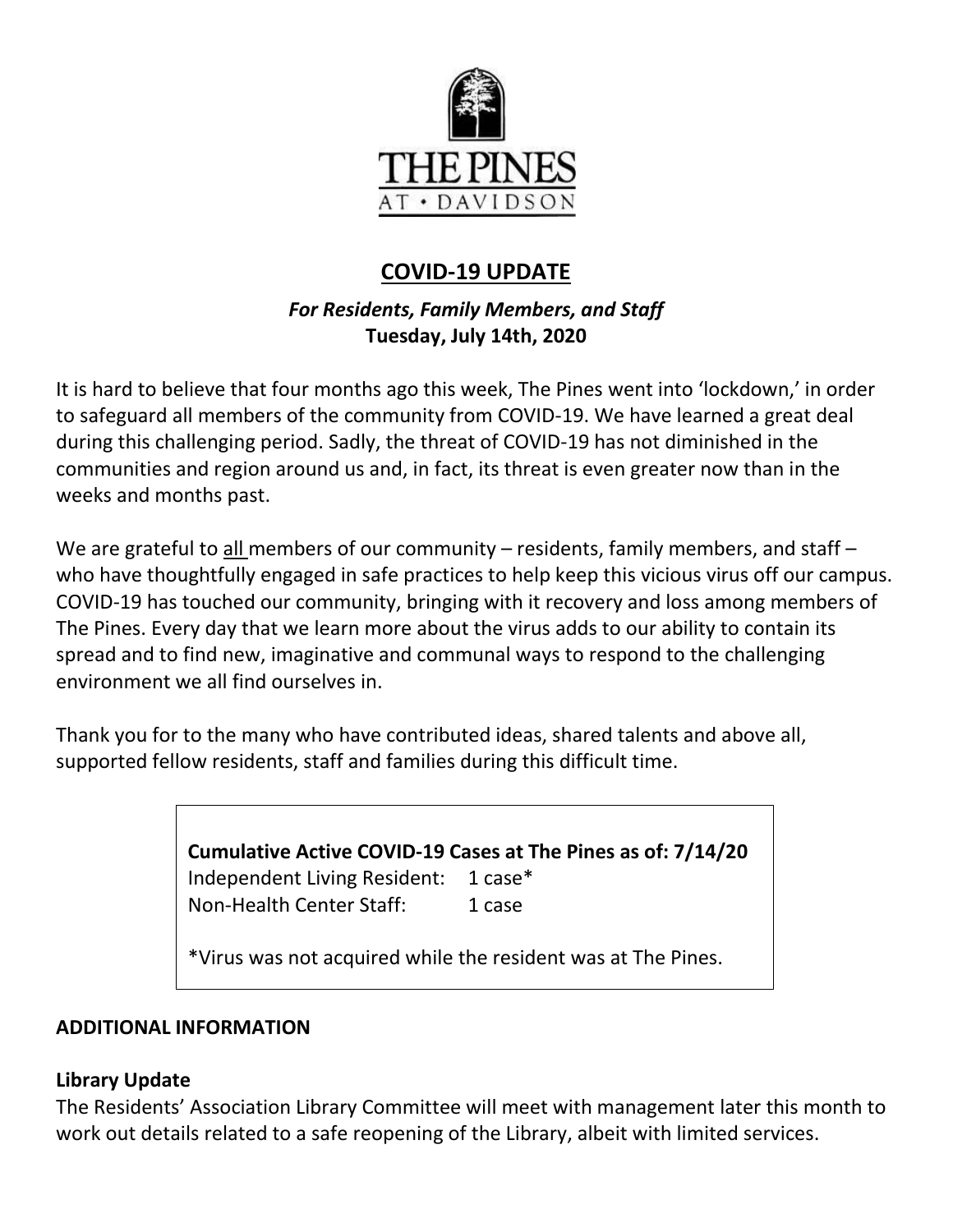# **Moonlight**

Bill Reinke took this photo of the full moon (and Jupiter), which appeared on Sunday, July 5<sup>th</sup> over our "Big House." Thank you, Bill, for permanently capturing this beautiful image and sharing it with us!



### **Construction Update**

Rodgers Builders shares their weekly report outlining progress at The Pines here: [Report.](https://www.mycommunity-center.com/filephotos/463/2020-07-10%20Weekly%20Update.pdf) The following are some highlights:

- Nursing Wing: Painting continues; casework and elevator is being installed.
- Dining: Painting and cleaning of Phase Two Dining continues.
- Villa #1: Walls on the 3<sup>rd</sup> floor are being insulated and interior is being blocked.
- Villa #2: Fixture layout and framing of hard ceilings taking place on level 4.
- Davidson Room: Window frame installation continues
- Fitness Room: Framing of interior.

Pictured from left: New Nursing Wing; Davidson Room windows; Villa #2 brickwork